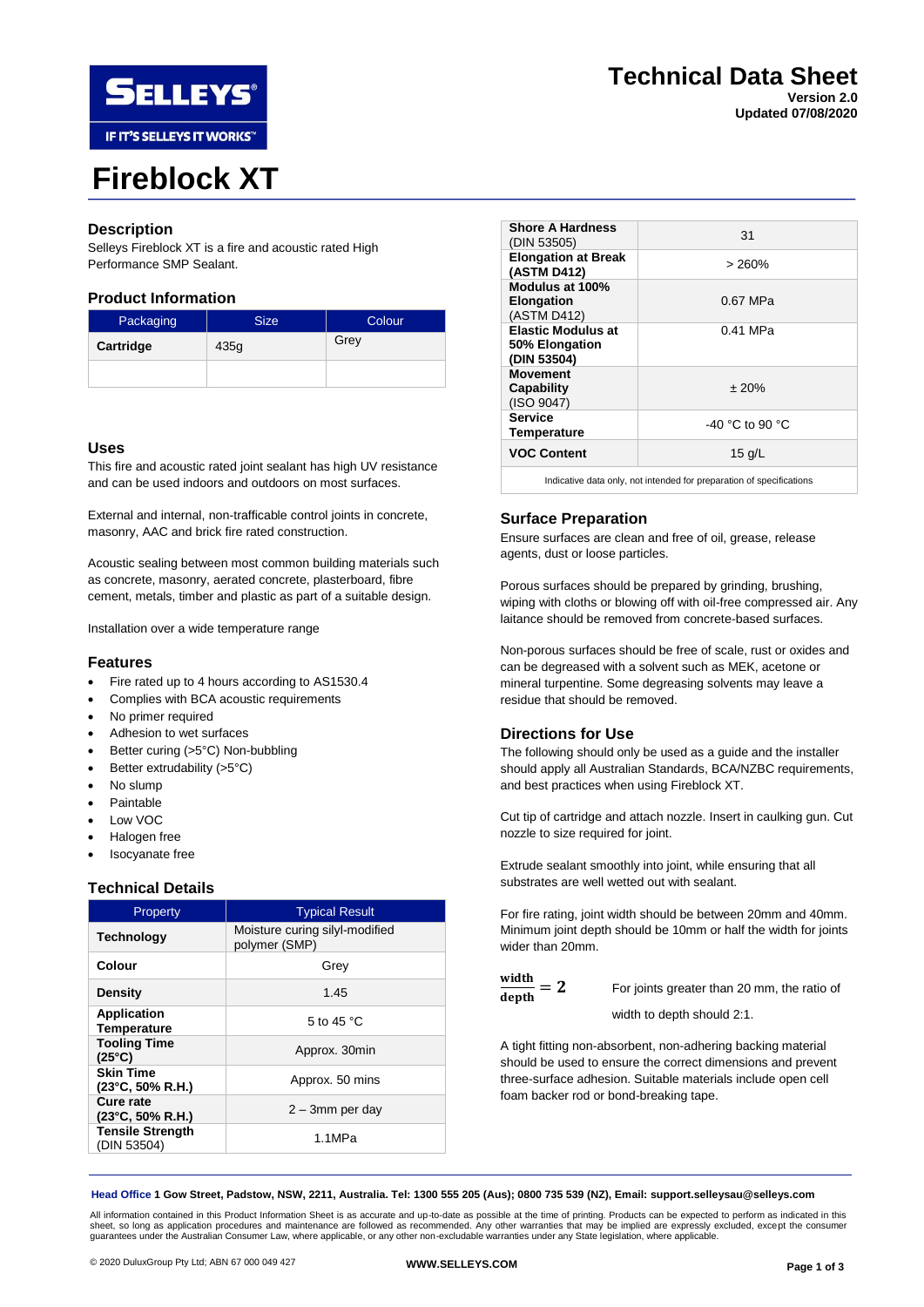

IF IT'S SELLEYS IT WORKS"

# **Fireblock XT**

**Version 2.0 Updated 07/08/2020**

Curing: The sealant cures by reaction with atmospheric moisture therefore cure rate is dependent on humidity, ambient temperature and joint size. Typically, the sealant will form a thick skin within 24 hours and full cure can be expected after 7 days.

In dry or cool conditions the sealant cure will be longer.

Painting: Paintable with water-based paints after product skins (60 – 90 min). Allow longer times before painting in colder weather. Paint within 12 hours of application. Solvent-based paints may be used after first painting with a water-based paint. Due to the large number of paints and varnishes available, a preliminary test of compatibility is recommended.

# **Clean Up**

Uncured product can be removed with mineral turpentine. Cured product can be removed by mechanical action. Use Poly Cleaning Wipes to remove sealant from the skin.

## **Storage**

12 months from date of manufacture if stored below 28 °C

## **Limitations**

- Not for permanent water immersion or below water-line use
- Not suitable for use on polyethylene, polypropylene or Teflon.

## **Tips**

For neat joints use masking tape on both sides of the joint and remove before skinning.

In dry conditions, surfaces can be misted with water to speed up cure.

### **Coverage**

| Joint Size (mm) | Metres per cartridge |
|-----------------|----------------------|
| 6 x 6           | 7.9                  |
| 8 x 8           | 4.5                  |
| $10 \times 10$  | 29                   |
| 12 x 12         | 2.0                  |
| $15 \times 7.5$ | 2.5                  |
| $20 \times 10$  | 1.4                  |
| $30 \times 15$  | 0.6                  |
| 40 x 20         | 0.4                  |

## **Warnings, First Aid and Shipping Information**

This information can be located on the product SDS found through our website – www.selleys.com

**Head Office 1 Gow Street, Padstow, NSW, 2211, Australia. Tel: 1300 555 205 (Aus); 0800 735 539 (NZ), Email: support.selleysau@selleys.com**

All information contained in this Product Information Sheet is as accurate and up-to-date as possible at the time of printing. Products can be expected to perform as indicated in this<br>sheet, so long as application procedur